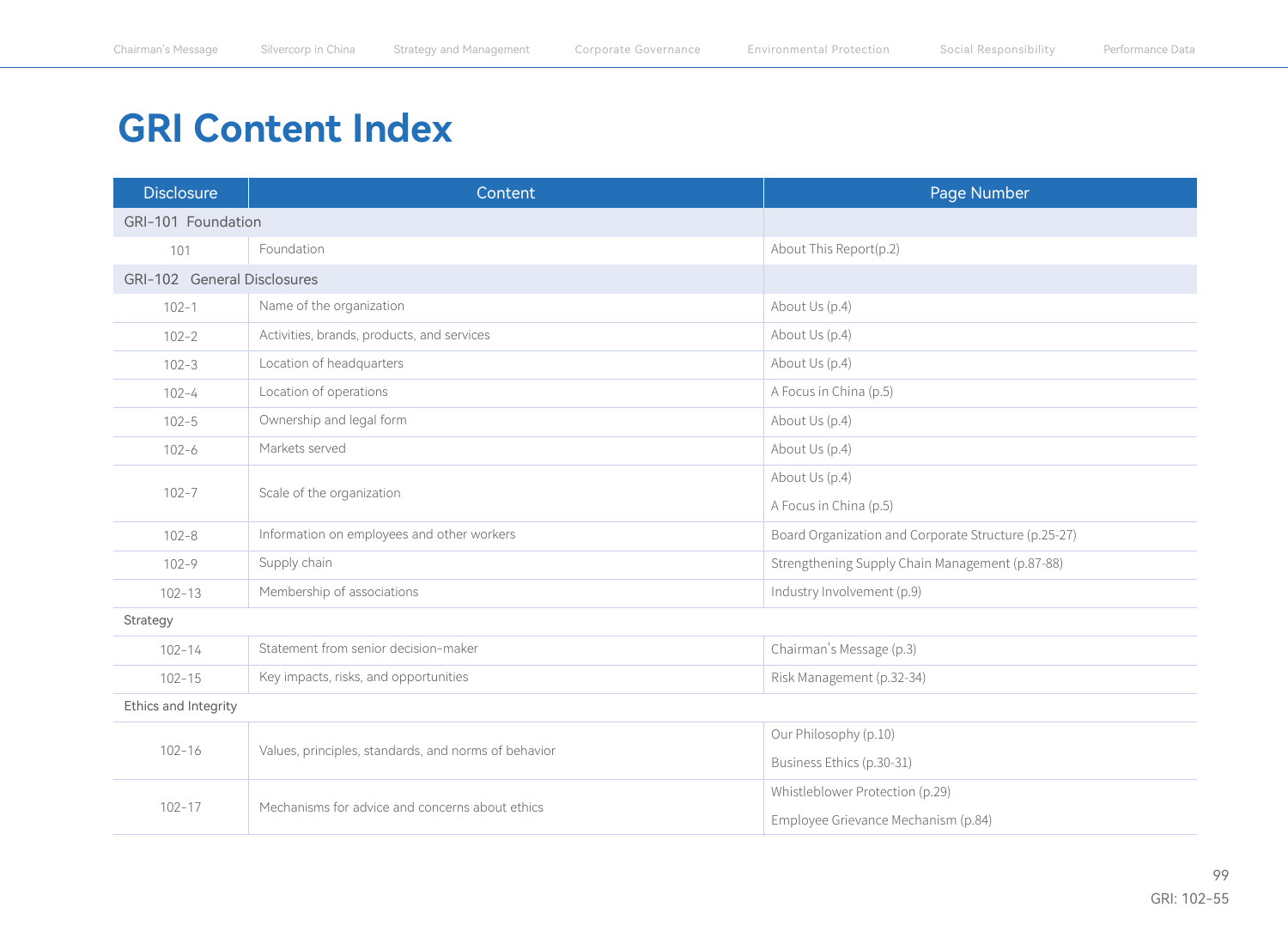| <b>Disclosure</b>         | Content                                                                       | Page Number                                          |  |
|---------------------------|-------------------------------------------------------------------------------|------------------------------------------------------|--|
| Governance                |                                                                               |                                                      |  |
| $102 - 18$                | Governance structure                                                          | Board Organization and Corporate Structure (p.25)    |  |
| $102 - 20$                | Executive-level responsibility for economic, environmental, and social topics | ESG Management (p.16)                                |  |
| $102 - 21$                | Consulting stakeholders on economic, environmental, and social topics         | Stakeholder Engagement (p.17-19)                     |  |
| $102 - 22$                | Composition of the highest governance body and its committees                 | Board Organization and Corporate Structure (p.25-27) |  |
| $102 - 24$                | Nominating and selecting the highest governance body                          | Board Organization and Corporate Structure (p.25-27) |  |
|                           |                                                                               | ESG Strategy (p.11)                                  |  |
| $102 - 29$                | Identifying and managing economic, environmental, and social impacts          | ESG Management (p.16)                                |  |
| $102 - 30$                | Effectiveness of risk management processes                                    | Risk Management (p.32-34)                            |  |
|                           | Review of economic, environmental, and social topics                          | ESG Strategy (p.11)                                  |  |
| $102 - 31$                |                                                                               | ESG Management (p.16)                                |  |
| $102 - 32$                | Highest governance body's role in sustainability reporting                    | ESG Management (p.16)                                |  |
| $102 - 35$                | Remuneration policies                                                         | Employment and Labour (p.76-81)                      |  |
| $102 - 36$                | Process for determining remuneration                                          | Employment and Labour (p.76-81)                      |  |
| $102 - 37$                | Stakeholders' involvement in remuneration                                     | Employment and Labour (p.76-81)                      |  |
| Stakeholder Engagement    |                                                                               |                                                      |  |
| $102 - 40$                | List of stakeholder groups                                                    | Stakeholder Engagement (p.19)                        |  |
| $102 - 42$                | Identifying and selecting stakeholders                                        | Stakeholder Engagement (p.17-19)                     |  |
| $102 - 43$                | Approach to stakeholder engagement                                            | Stakeholder Engagement (p.17-19)                     |  |
| $102 - 44$                | Key topics and concerns raised                                                | Stakeholder Engagement (p.17-19)                     |  |
| <b>Reporting Practice</b> |                                                                               |                                                      |  |
| $102 - 45$                | Entities included in the consolidated financial statements                    | A Focus in China (p.5)                               |  |
| $102 - 46$                | Defining report content and topic Boundaries                                  | Stakeholder Engagement (p.17-18)                     |  |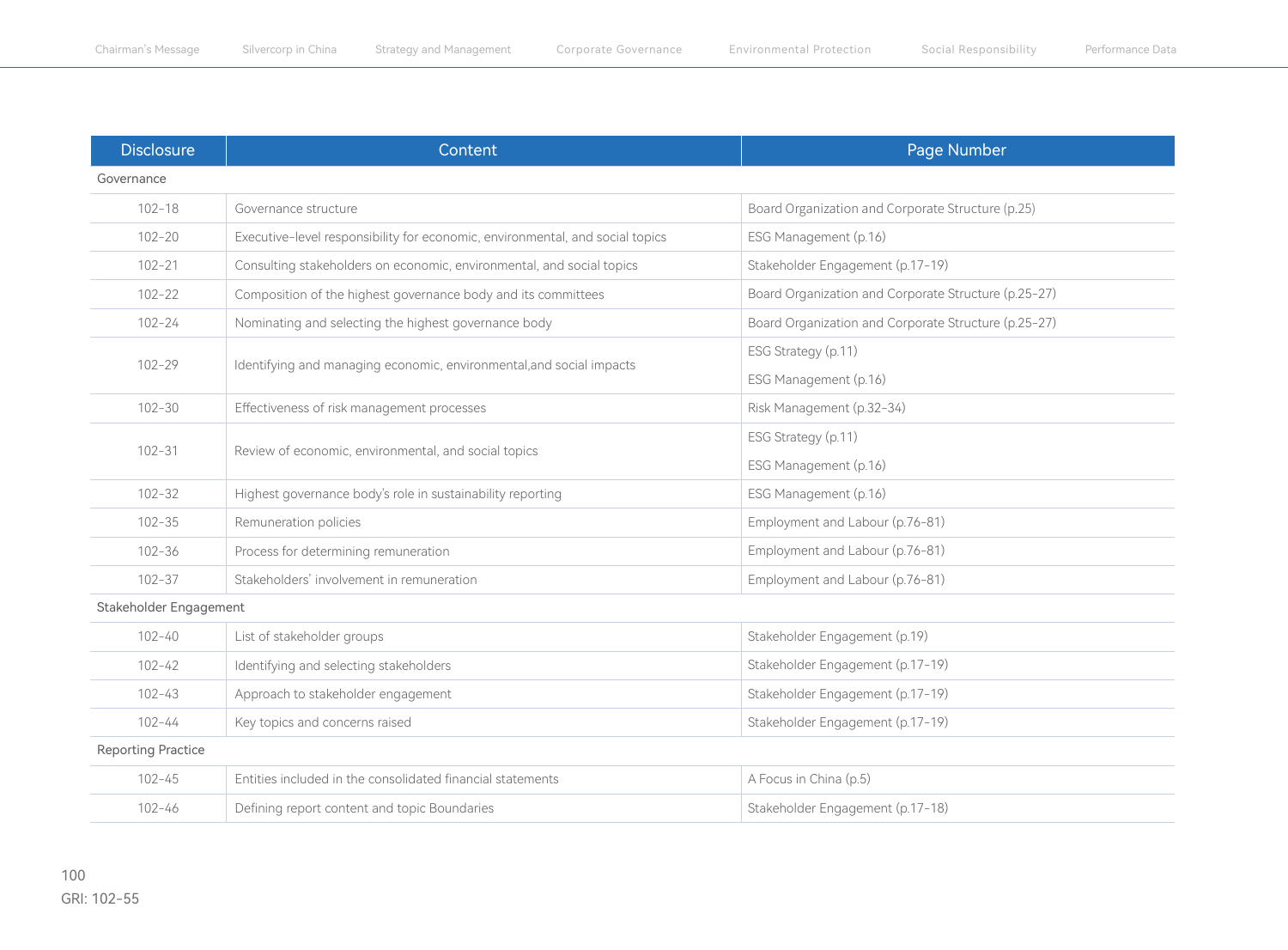| <b>Disclosure</b> | Content                                                  | Page Number                                                     |
|-------------------|----------------------------------------------------------|-----------------------------------------------------------------|
| $102 - 47$        | List of material topics                                  | Materiality Matrix (p.18)                                       |
| $102 - 48$        | Restatements of information                              | Notes for the adjustment of GHGs Calculation Methodology (p.94) |
| $102 - 49$        | Changes in reporting                                     | About This Report (p.2)                                         |
| $102 - 50$        | Reporting period                                         | About This Report (p.2)                                         |
| $102 - 51$        | Date of most recent report                               | About This Report (p.2)                                         |
| $102 - 52$        | Reporting cycle                                          | About This Report (p.2)                                         |
| $102 - 53$        | Contact point for questions regarding the report         | About This Report (p.2)                                         |
| $102 - 54$        | Claims of reporting in accordance with the GRI Standards | About This Report (p.2)                                         |
| $102 - 55$        | GRI content index                                        | GRI Content Index (p.99-104)                                    |

Economic

| GRI-201 Economic Performance         |                                                                                |                                    |  |
|--------------------------------------|--------------------------------------------------------------------------------|------------------------------------|--|
| $201 - 1$                            | Direct economic value generated and distributed                                | Performance Data (p.93)            |  |
| $201 - 2$                            | Financial implications and other risks and opportunities due to climate change | Climate Change (p.59)              |  |
| <b>GRI 202 Market Presence</b>       |                                                                                |                                    |  |
| $202 - 103$                          | Management approach disclousures                                               | Digitization of Mining (p.35-39)   |  |
|                                      |                                                                                | Innovation and R&D (p.40-45)       |  |
| GRI-203 Indirect Economic Impacts    |                                                                                |                                    |  |
| $203 - 1$                            | Infrastructure investments and services supported                              | Community Investment (p.91-92)     |  |
| $203 - 2$                            | Significant indirect economic impacts                                          | Local Economic Development (p.91)  |  |
| <b>GRI 204 Procurement Practices</b> |                                                                                |                                    |  |
| $204 - 1$                            | Proportion of spending on local suppliers                                      | Local Economic Development (p.91)  |  |
| GRI-205 Anti-corruption              |                                                                                |                                    |  |
| $205 - 103$                          | Management approach disclosures                                                | Anti-Corruption and Bribery (p.31) |  |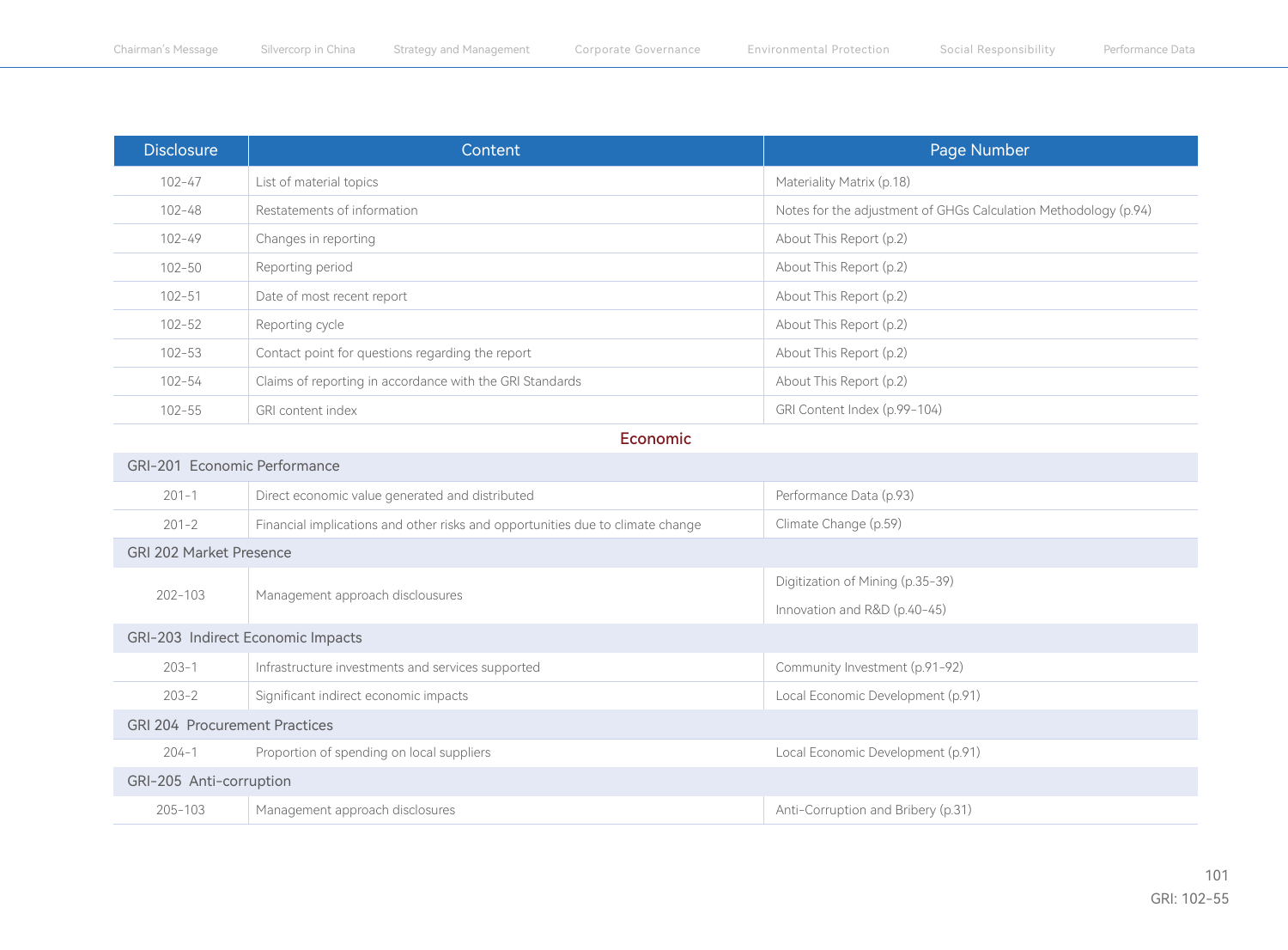| <b>Disclosure</b>           | Content                                                                                 | Page Number                                      |  |
|-----------------------------|-----------------------------------------------------------------------------------------|--------------------------------------------------|--|
|                             | Environmental                                                                           |                                                  |  |
| GRI-301 Materials           |                                                                                         |                                                  |  |
| $301 - 1$                   | Materials used by weight or volume                                                      | Performance Data (p.94)                          |  |
| GRI-302 Energy              |                                                                                         |                                                  |  |
| $302 - 1$                   | Energy consumption within the organization                                              | Energy Management (p.66-67)                      |  |
|                             |                                                                                         | Performance Data (p.94)                          |  |
| $302 - 4$                   | Reduction of energy consumption                                                         | Performance Data (p.94)                          |  |
| GRI-303 Water and Effluents |                                                                                         |                                                  |  |
| $303 - 2$                   | Water sources significantly affected by withdrawal of water                             | Water Pollution Prevention and Control (p.63-65) |  |
| $303 - 3$                   | Water withdrawal                                                                        | Water Usage in Fiscal 2021 (p.64)                |  |
|                             |                                                                                         | Performance Data (p.95)                          |  |
| $303 - 4$                   | Water discharge                                                                         | Water Usage in Fiscal 2021 (p.64)                |  |
|                             |                                                                                         | Performance Data (p.95)                          |  |
| $303 - 5$                   | Water consumption                                                                       | Water Usage in Fiscal 2021 (p.64)                |  |
|                             |                                                                                         | Performance Data (p.95)                          |  |
| GRI-304 Biodiversity        |                                                                                         |                                                  |  |
| $304 - 1$                   | Operational sites owned, leased, managed in, or adjacent to, protected areas and areas  | Biodiversity Impacts (p.51-53)                   |  |
|                             | of high biodiversity value outside protected areas                                      |                                                  |  |
| $304 - 2$                   | Significant impacts of activities, products, and services on biodiversity               | Biodiversity Impacts (p.51-53)                   |  |
| $304 - 3$                   | Habitats protected or restored                                                          | Biodiversity Impacts (p.51-53)                   |  |
| GRI-305 Emissions           |                                                                                         |                                                  |  |
| $305 - 1$                   | Direct (Scope 1) GHG emissions                                                          | Climate Change (p.60-62)                         |  |
|                             |                                                                                         | Performance Data (p.94-95)                       |  |
| $305 - 2$                   | Energy indirect (Scope 2) GHG emissions                                                 | Performance Data (p.94-95)                       |  |
| $305 - 7$                   | Nitrogen oxides ( $NOx$ ), sulfur oxides ( $SOx$ ), and other significant air emissions | Performance Data (p.95)                          |  |
|                             |                                                                                         |                                                  |  |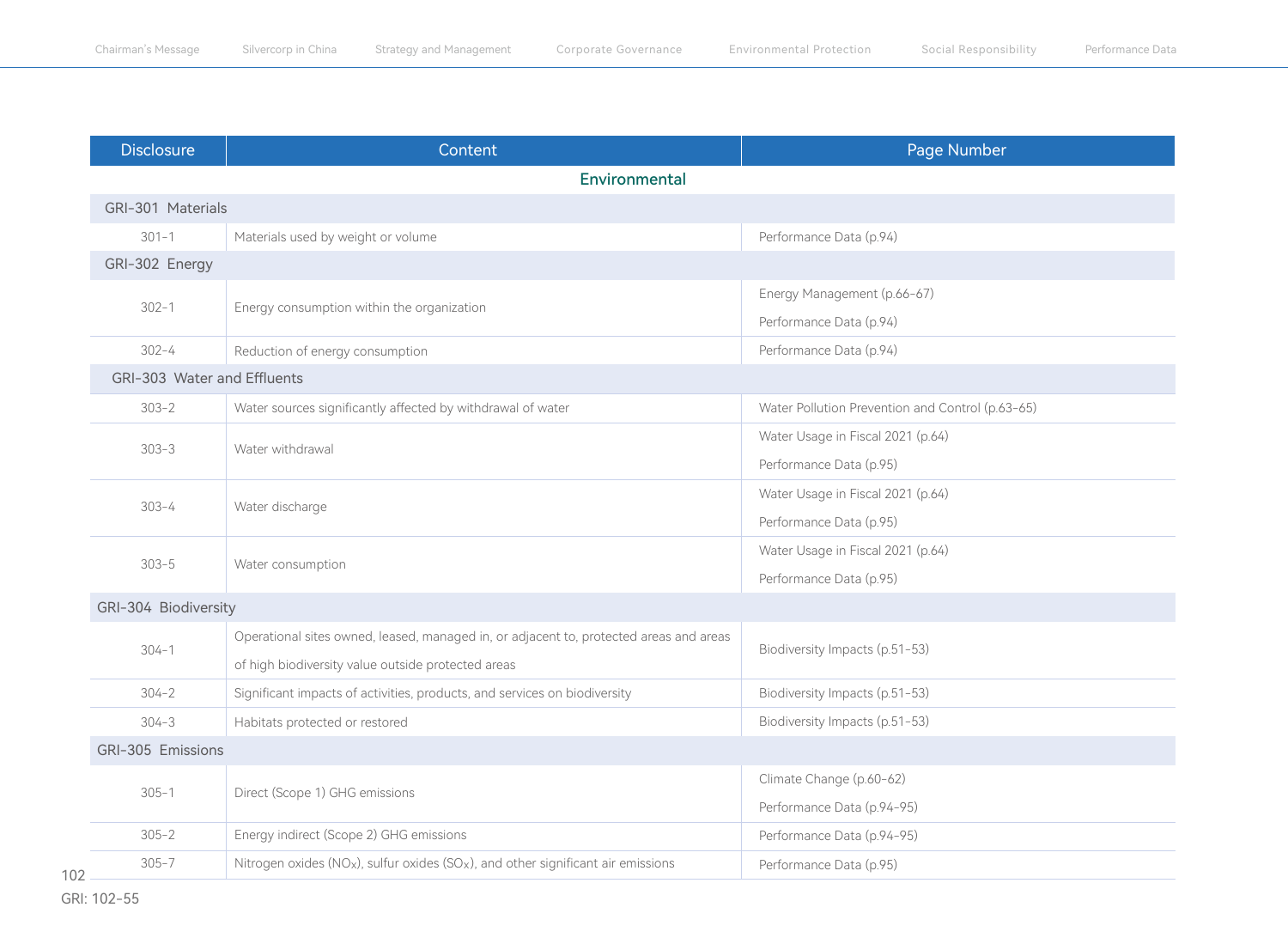| <b>Disclosure</b>                         | Content                                                       | Page Number                                      |  |
|-------------------------------------------|---------------------------------------------------------------|--------------------------------------------------|--|
| GRI-306 Effluents and Waste               |                                                               |                                                  |  |
| $306 - 1$                                 | Water discharge by quality and destination                    | Water Pollution Prevention and Control (p.63-65) |  |
| $306 - 2$                                 | Waste by type and disposal method                             | Emissions, Effluents, and Waste (p.54-56)        |  |
|                                           |                                                               | Performance Data (p.93-94)                       |  |
| $306 - 4$                                 | Transport of hazardous waste                                  | Waste Management (p.57-58)                       |  |
| GRI-307 Environmental Compliance          |                                                               |                                                  |  |
| $307 - 103$                               | Management approach disclosures                               | Environmental Management (p.47-49)               |  |
| GRI-308 Supplier Environmental Assessment |                                                               |                                                  |  |
| $308 - 1$                                 | New suppliers that were screened using environmental criteria | Strengthening Supply Chain Management (p.87-88)  |  |
| <b>Social</b>                             |                                                               |                                                  |  |
| GRI-401 Employment                        |                                                               |                                                  |  |

| UN TUI LIIPIUVIIIUIL                   |                                                                                                        |                             |  |
|----------------------------------------|--------------------------------------------------------------------------------------------------------|-----------------------------|--|
| $401 - 1$                              | New employee hires and employee turnover                                                               | Performance Data (p.95-97)  |  |
| $401 - 2$                              | Benefits provided to full-time employees that are not provided to temporary or part-<br>time employees | Our People (p.75-86)        |  |
| $401 - 3$                              | Parental leave                                                                                         | Performance Data (p.97)     |  |
| GRI-403 Occupational Health and Safety |                                                                                                        |                             |  |
| 403-103                                | Management approach disclosures                                                                        | Health and Safety (p.69-74) |  |
| $403 - 1$                              | Occupational health and safety management system                                                       | Health and Safety (p.69-74) |  |
| $403 - 4$                              | Worker participation, consultation, and communication on occupational health and<br>safety             | Health and Safety (p.69-74) |  |
| $403 - 5$                              | Worker training on occupational health and safety                                                      | Health and Safety (p.69-74) |  |
| $403 - 6$                              | Promotion of worker health                                                                             | Health and Safety (p.69-74) |  |
| $403 - 8$                              | Workers covered by an occupational health and safety management system                                 | Health and Safety (p.69-74) |  |
| $403 - 9$                              | Work-related injuries                                                                                  | Performance Data (p.98)     |  |